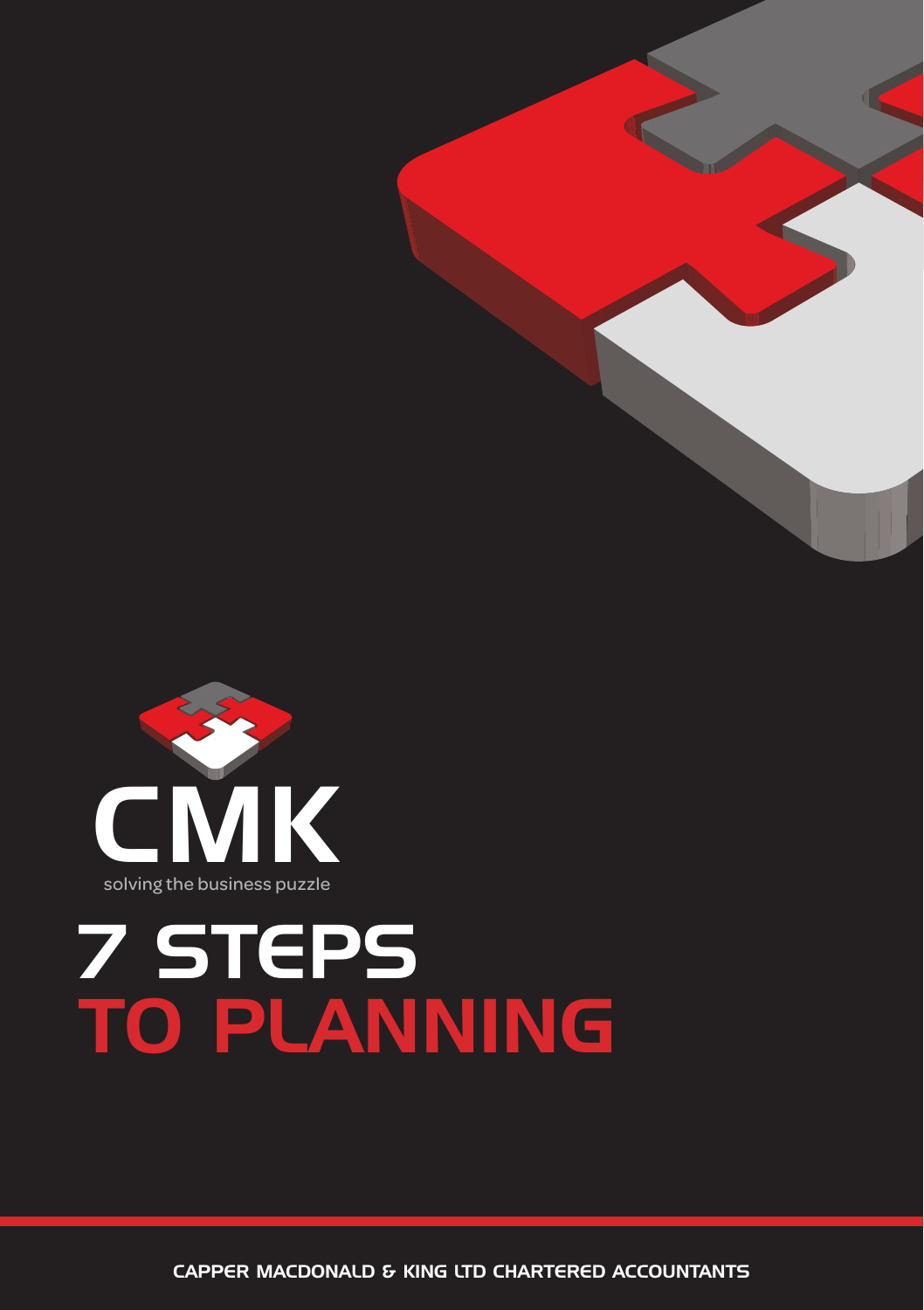## 7 STEPS TO PLANNING

### LACK OF PLANNING

As a result of the distribution of our book "Grow Your Numbers" over recent weeks we have met with a number of Farmers ranging from new to the industry to owning several farms.

There has been a constant theme from our discussions that clearly identifies that there is a need for greater focus on planning amongst farmers.

While many farmers do have a plan in the back of their minds, these are not written down or communicated with all parties involved. Generally, as busy people, farmers are heavily involved with the operational matters concerning running the farm.

In not having a plan we expose ourselves to the following issues:

- Not having all parties aligned and moving in the same direction.
- Frustrations with the lack of communication around the future of your business. This is a common theme in succession.
- Not having a document to refer to when making other decisions in your business that ultimately affects your goals.
- Most decisions on farm therefore become short term solutions.
- Lose the ability to make any changes within your farming system.
- Poor financial reward.
- Lack of short, medium and long term satisfaction.

You wouldn't dream of just getting in the car and driving aimlessly around. You have a route or a plan of where you are going and if you encounter an obstacle or accident along the way then you simply adjust your route and head in a different direction, but still with your end destination in mind. Having a business plan is like having a map, a route to where you want your business to go. One you can follow and one you can adjust along the way in order to get to your destination.

The planning process doesn't need to be complicated and indeed is better when things are broken down into simple manageable steps. Your business plan will provide you with clarity about your future and the future of your business that most people lack.

There are 7 steps to creating a business plan that will set your business apart and let you achieve success in your business.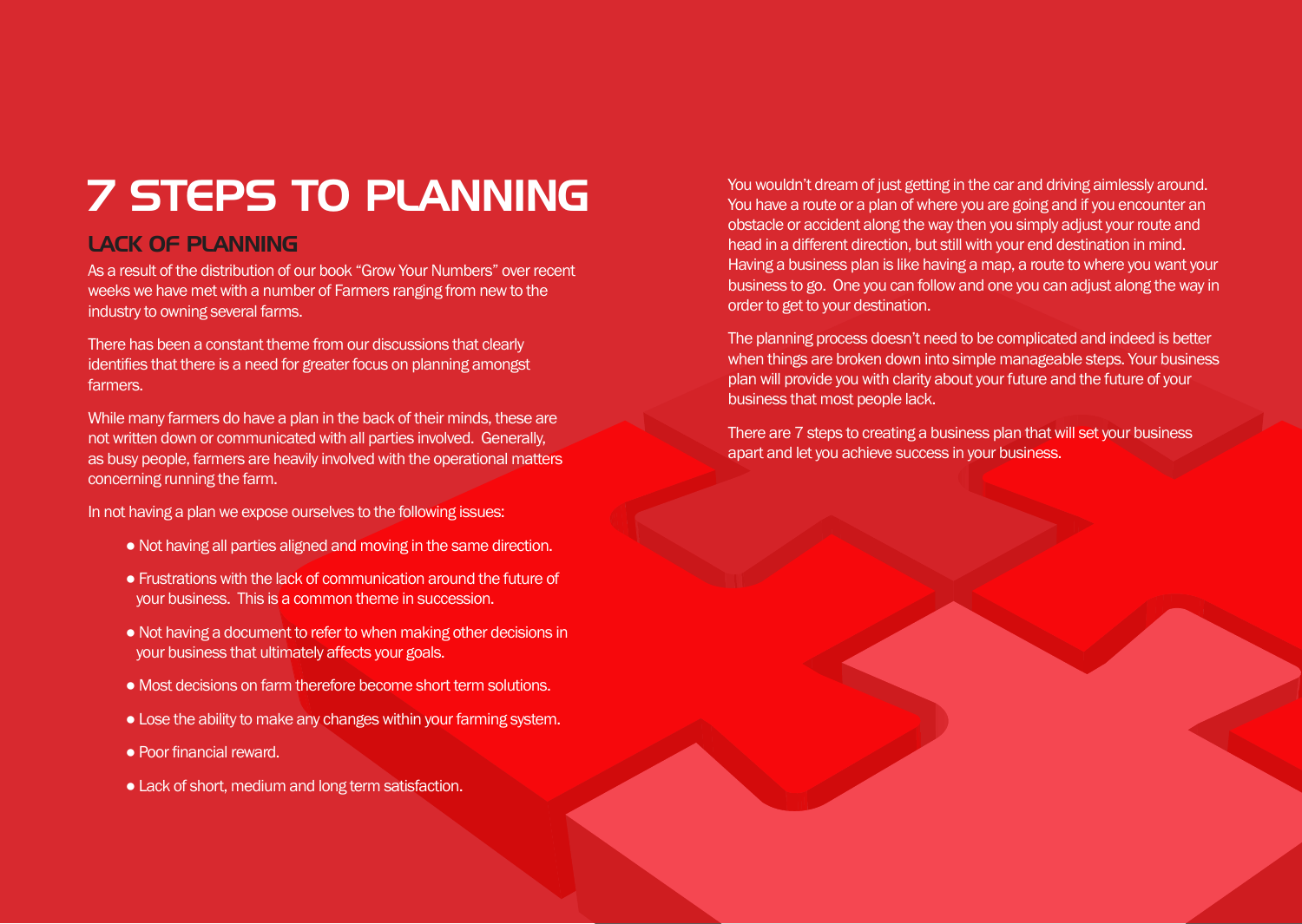## **OUF**<br> **UNE**<br> **POS**<br>
This is<br>
financ<br>
This is<br>
meas<br>
Knowi OUR FIRST STEP IN PLANNING IS TO UNDERSTAND YOUR CURRENT EQUITY **POSITION**

This is basically what skin you have in the game. How much you have financially at risk and the stability of the platform that you are working from.

This is one of the first questions that your banker will ask and is used as a measure of resilience.

Knowing your current position will also help you as you plan your next step to business success - be it growth, succession or consolidation.

To complete this, list your assets in one column and your liabilities in another.

### Assets Liabilities

| \$5,000,000 | Term loans   | \$2,000,000 |
|-------------|--------------|-------------|
| \$550,000   | Over draft   | \$100,000   |
| \$650,000   | Credit cards | \$20,000    |
| \$150,000   | HP           | \$50,000    |
| \$250,000   |              |             |
| \$125,000   |              |             |
| \$130,000   |              |             |
|             |              |             |
| \$6,855,000 | Total        | \$2,170,000 |
| \$4,685,000 |              |             |
| 68%         |              |             |
|             |              |             |

You subtract your liabilities from your assets and this shows your equity. By dividing your equity by your assets you get your equity percentage.

The higher the equity %, the stronger your position is but there is no right or wrong answer. It is what it is, and it is how we use this information and look after it from this point forward that is the important factor.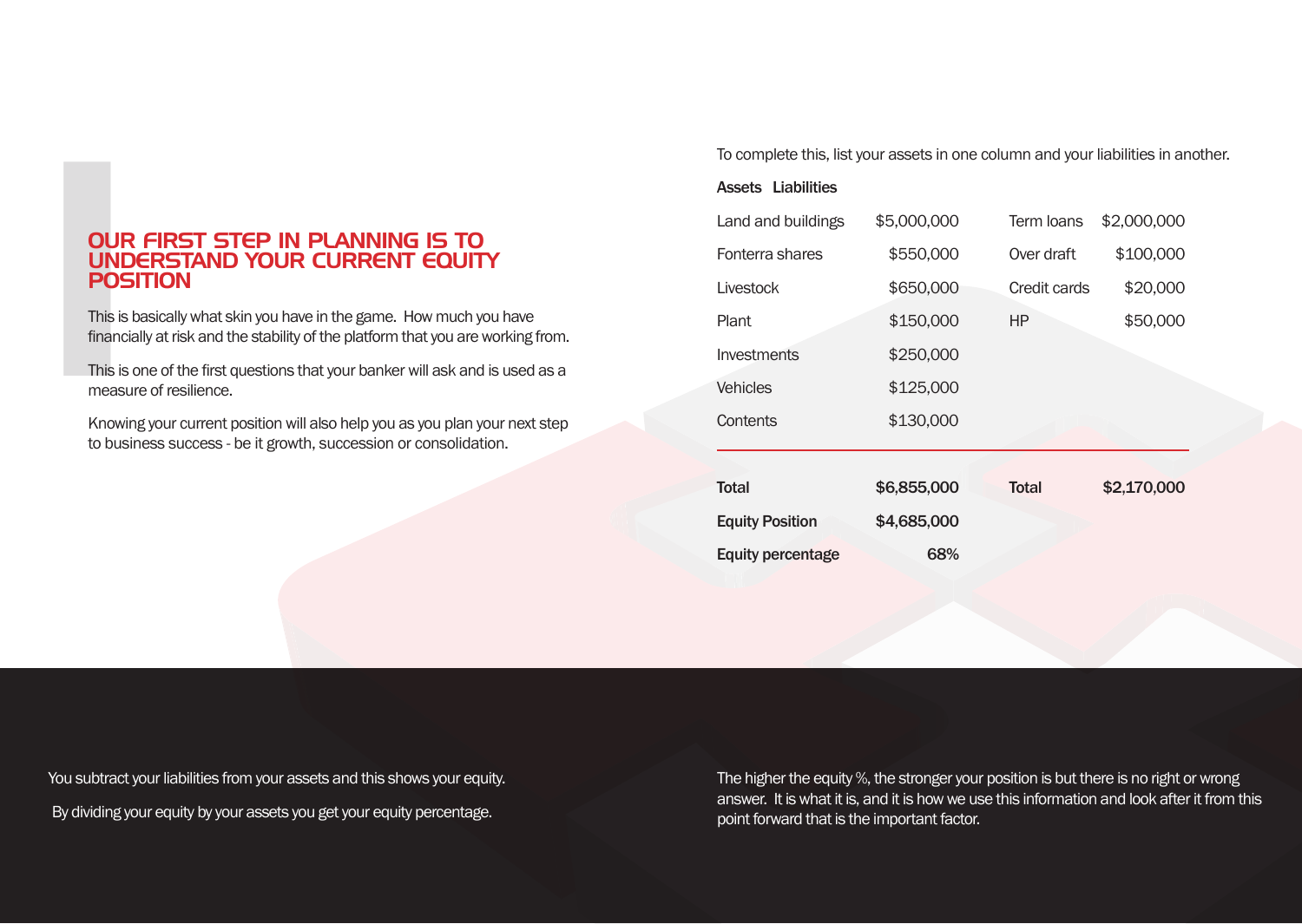### UNDERSTANDING YOUR CASH POSITION

**UNDERSTANDIN**<br>The simplest way for this<br>identifies what your level<br>your break even position<br>We need to bear in mind<br>rates.<br>Once you know your curr<br>make, you can now move<br>another. The simplest way for this is to complete a one page 12 month budget. This identifies what your level of sustainability is and allows you to calculate your break even position.

We need to bear in mind that we have little control over payout or interest rates.

Once you know your current position and you know how much money you make, you can now move onto the next part of your planning journey. another.



### GOALS

What are your aims and aspirations for the next 30 years? You have to have both long and short term goals.

**GOALS**<br>What are your aims are<br>have both long and sh<br>It is important that you<br>family, lifestyle and int<br>in life and give us bala<br>These goals need to b<br>can change over time. It is important that your goals are not just business orientated and include, family, lifestyle and interests and holidays. These are incredibly important in life and give us balance in our day to day business lives.

These goals need to be written down and it is important to know that goals can change over time. It is good to copy your goals and place them where you can see them so that you can look at them and make them part of you. You can then celebrate them.



*"It is important to keep yourself motivated by setting clear but simple goals. This will give you something to focus on. Each small goal you achieve will give you confidence to set a tougher goal the next week. The key is not to overdo it. A common mistake is for people to set extremely difficult targets at the start, which will usually end up in failure and demoralisation. Congratulate yourself on the small wins and big achievements will follow."*

– BRITISH OLYMPIC GOLD MEDALIST JESSICA ENNIS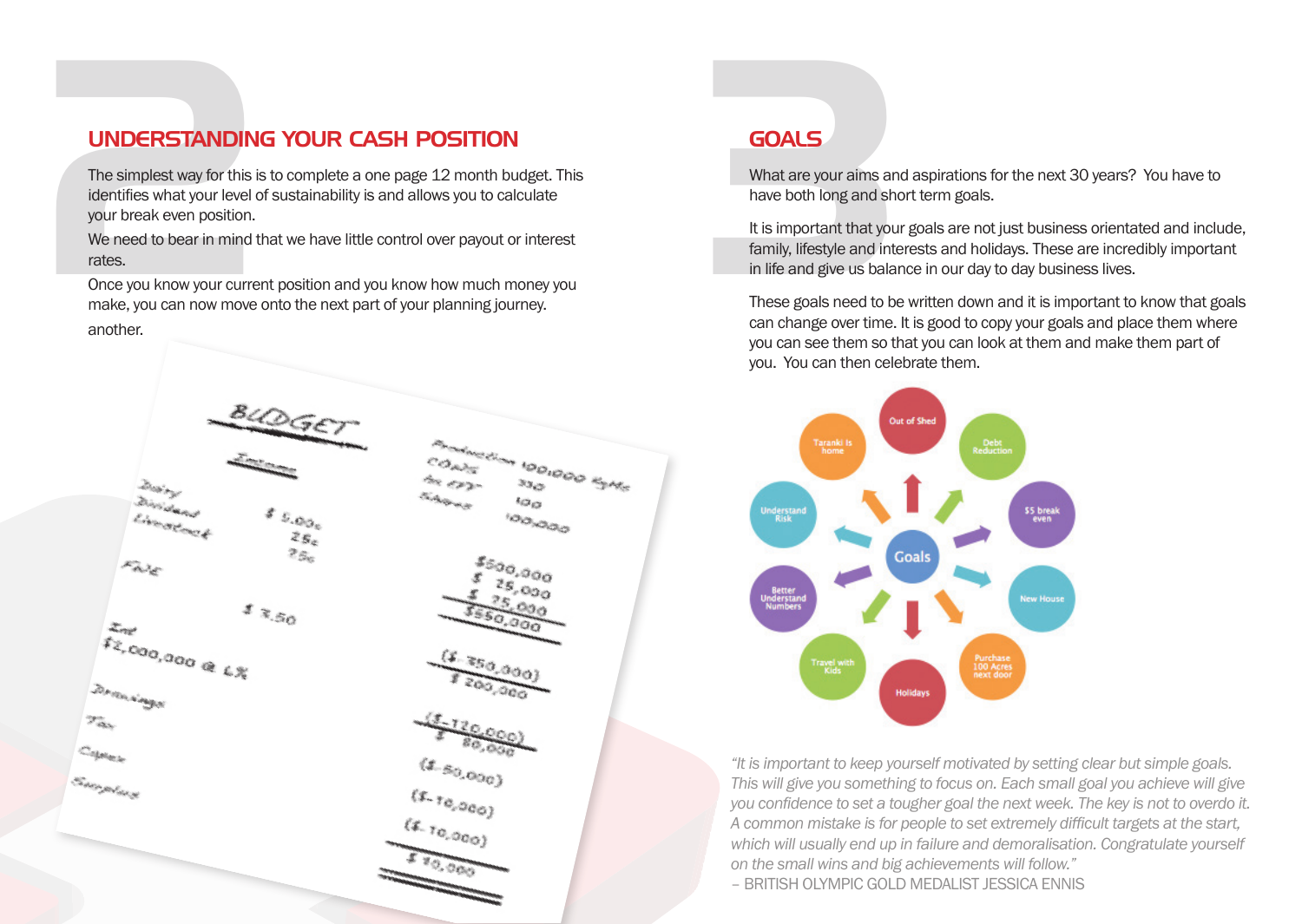### STRATEGIES:

Simply put, this is the method that you set to achieve your goals. These need to be clarified and based on real facts i.e.

# **STRATEGIES:**<br>
Simply put, this is the metho<br>
These need to be clarified and<br> **Goal:** To increent Strategy: Reduce<br>
This has to be calculated and<br>
position aligned with the pay *Goal: To increase equity. Strategy: Reduce debt @ \$1 a KgMs*

This has to be calculated and involves understanding your break even position aligned with the pay out and your interest rates.

| Eg: | Pay Out        | 5.50   |  |
|-----|----------------|--------|--|
|     | <b>FWE</b>     | (3.00) |  |
|     | Interest       | (1.00) |  |
|     | <b>Draw</b>    | (0.50) |  |
|     | <b>Surplus</b> | 1.00   |  |

Therefore it is possible to repay \$1 KgMs at this pay out.

*Goal:*

*Have time away from business. Strategy: Create an annual planner that includes weekends off farm*

### ACTION PLAN

**ACTION PLAN**<br>Your action plan is where<br>down into a series of ma<br>tick off, and achieve.<br>This is as simple as writi<br>Here is an example of re<br>• prepare cash flow / bu Your action plan is where your strategies come to life and you break them down into a series of manageable tasks and action points that are easy to tick off, and achieve.

This is as simple as writing a job to complete list for the next 90 days.

Here is an example of reducing debt:

- prepare cash flow / budget
- review costs
- discuss options with farm advisor
- review feed inputs
- discuss feed costs with suppliers and options
- update cash flow / budget
- setup quarterly reviews with CMK
- Here is an example of creating an annual planner:
- confirm holiday dates
- confirm weekends off
- sort staff roster / relief milkers
- complete calendar of dates
- book holidays / time away

With these action plans and points, it is very important that you break them down into manageable and measurable chunks. You need to do this so that you don't get overwhelmed by the sheer size of the task and then give up. These action points must also be set with your goals and strategies in mind to help you achieve them.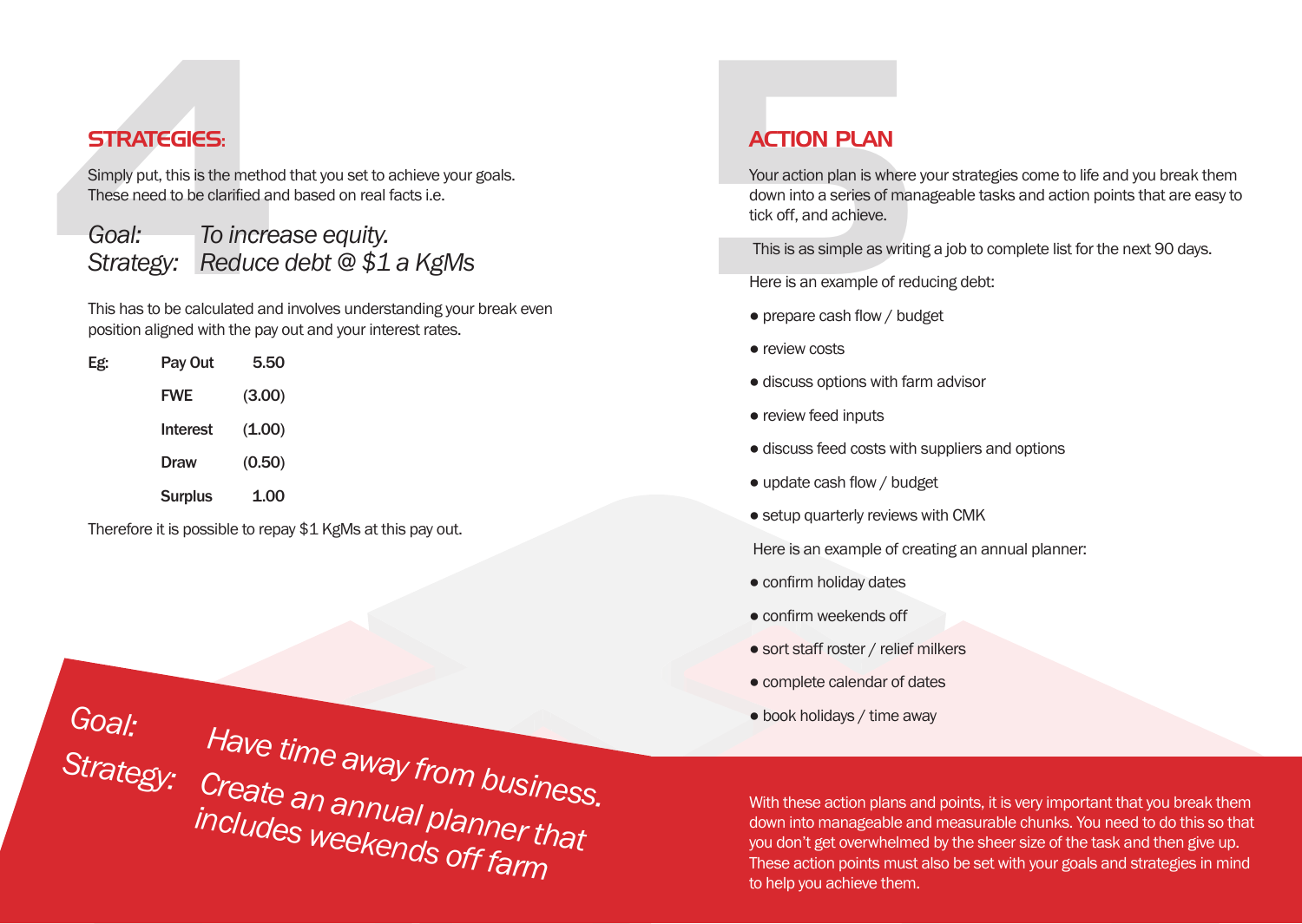### VENUE - WHERE PLANNING SHOULD TAKE PLACE:

**VENUE - WHERE<br>TAKE PLACE:**<br>Where your planning takes<br>environment that is safe as<br>be held around the kitcher<br>you are going to have different ge<br>discussions can be healthy<br>that way. Where your planning takes place is important. It should be held in an environment that is safe and neutral for everyone concerned. It shouldn't be held around the kitchen table at home as during the planning process you are going to have differing views on some subjects. This is especially the case when different generations of families are involved, and these discussions can be healthy. Home is home and should always be kept that way.

In an off-farm venue you are more likely to be at ease and feel able to more freely open up about what you would like to see out of the business.

You will also be free from interruptions in a controlled environment so that you can give it your 100% attention.

There are many office spaces that are set up now for these sessions to be conducted. They have all the facilities and equipment so that you can get the most out of the session.

There are many office spaces that are set up now for these sessions to be conducted. They have all the facilities and equipment so that you can get the most out of the session.

### BE ACCOUNTABLE

**BE ACCOUNTA**<br>After completing many<br>keep on track and con<br>to sit down and review<br>the action points and s<br>This is best done every<br>farm and the kitchen t<br>cover off: After completing many planning sessions with clients, the best way to keep on track and consistently growing and developing your business is to sit down and review your plan, monitor and be held accountable for the action points and strategies that we were going to implement.

This is best done every 90 days and again is best done away from the farm and the kitchen table. This should be a simple process and should cover off:

1. Numbers to date

2. Whether we have achieved the previous action points

3. What are we stuck on

4. What are our action plan is for the next 90 days

Your business career and life is a marathon, not a sprint.

Everyone needs some form of help or nurturing along the way to keep motivated and on track.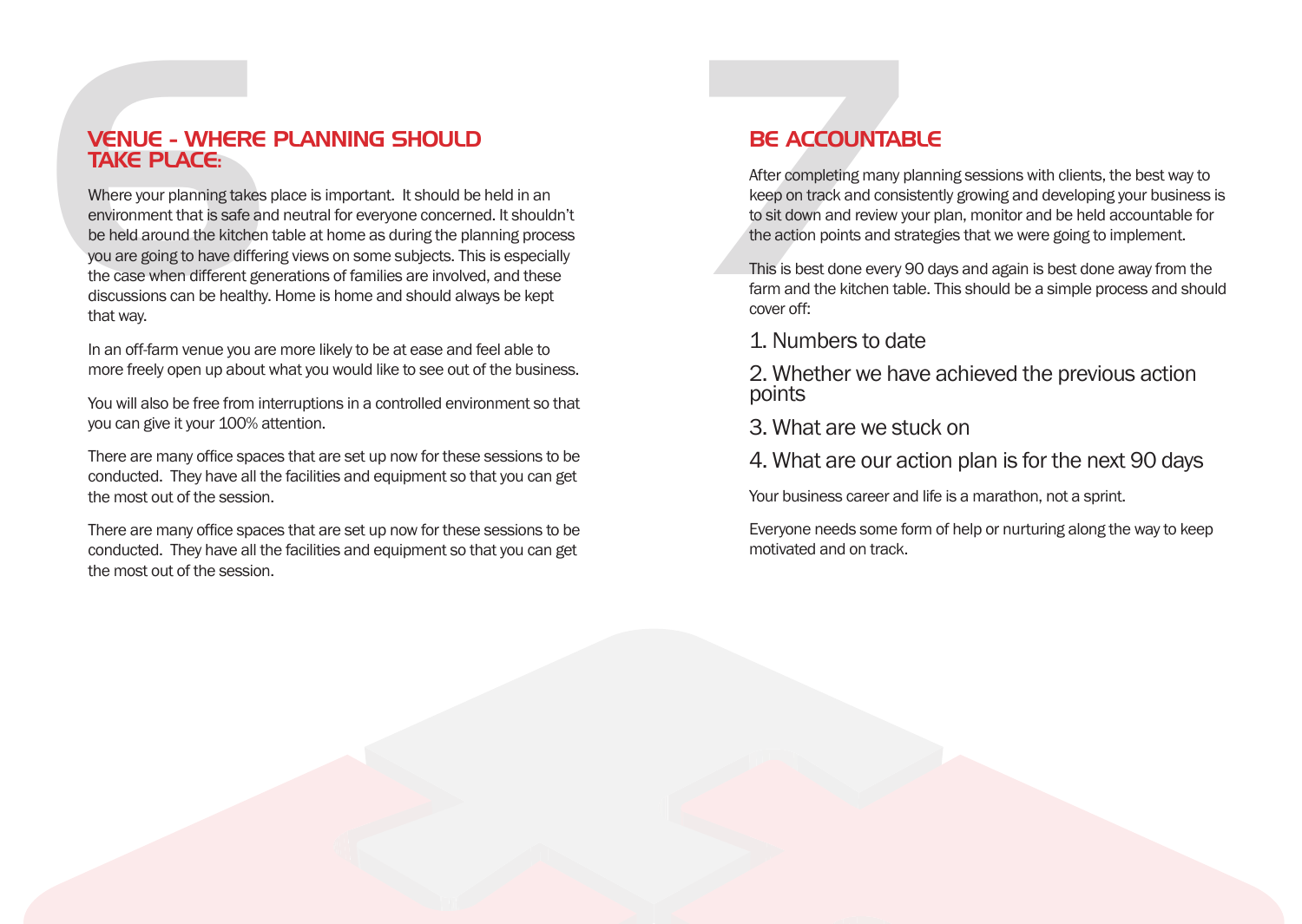## CONCLUSION:

It is very apparent that there is a current lack of both general and financial planning within the farming industry. As we have highlighted previously, there are 7 simple steps to setting and writing a plan that will set you and your family apart from many other farming families which are:-

- 1. Know your current position
- 2. Know your cash position
- 3. Set your Goals
- 4. Identify strategies
- 5. Set an action plan
- 6. Use a safe venue
- 7. Have accountability

We have found this through consultation with clients and non-clients in Taranaki and across the country, that if you follow these seven simple steps you will create and achieve a plan for your business that will stand you in good stead for the future, clarify your direction and ensure that you are all focusing on the same goals.

Over the years we have found that the way that you keep getting traction, growth and development within your business is through carrying on the process and building your plan into your business and regularly reviewing it. This is best done every 90 days. You can review the plan, make sure it is still important and that you can be kept accountable to your strategies and action plans. A solution for this is to bring planning back into your annual calendar.

With he planning process completed, you will know your numbers to a greater degree. You will have a better and more focused business, and a better relationship with your bank.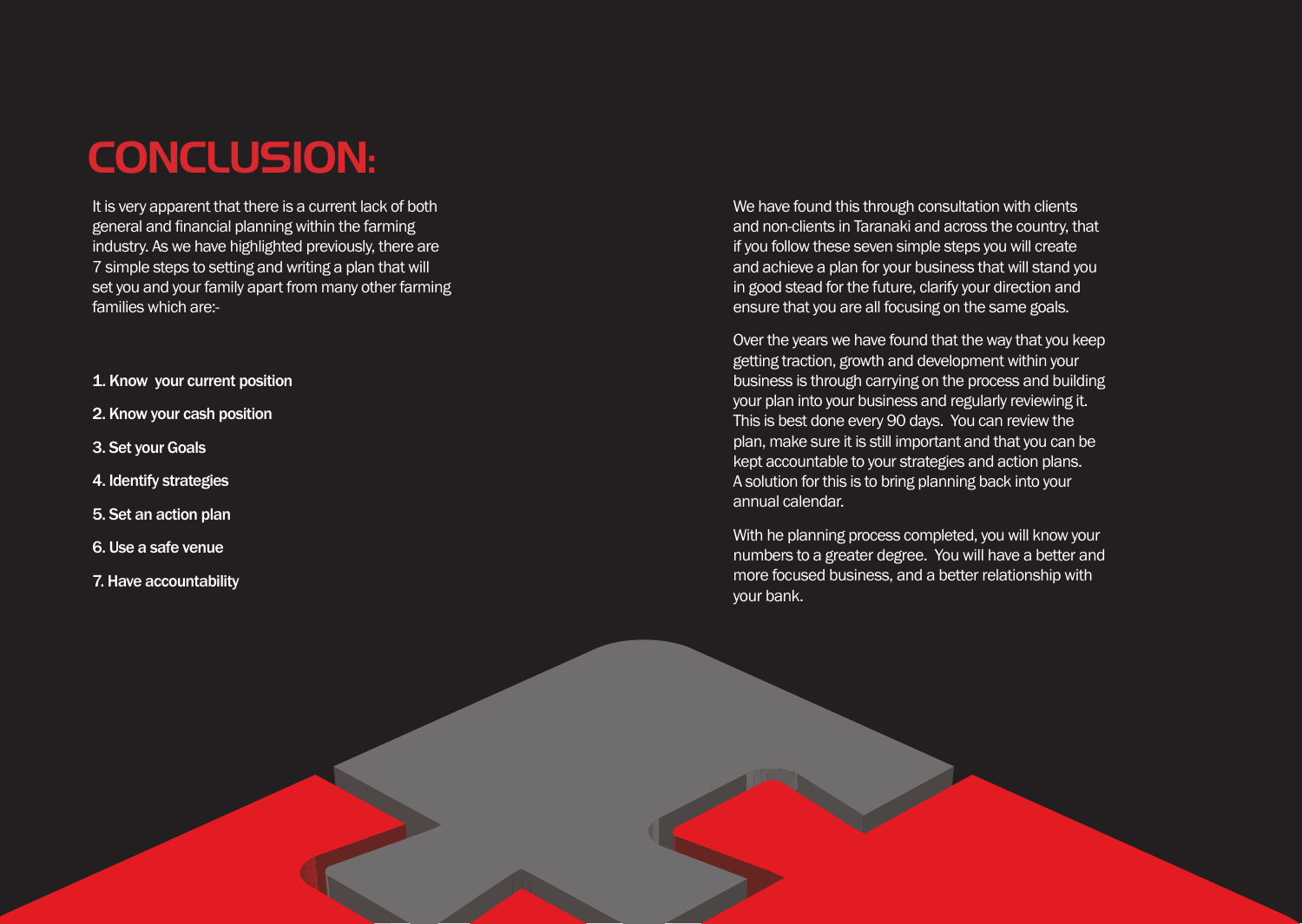### WHAT OUR CLIENTS SAY ABOUT CMK

*"I have thought a lot about how you both helped my business and I believe that you have stimulated me out of my comfort zone so that I addressed the vital issues within my business and wider life choices*

*–Grant Johnson "*

*" You helped us set targets and benchmarks for achievement and this taught us to be aware of all the areas within our farm management.*

 *–Sam and Michelle Radford "*

*" We have been in a partnership with CMK for close to 10 years now and in that time we have continued to grow our business with the help and guidance of John, Andrew and the team at CMK. We have always found them to be a very competent, friendly and helpful group of people. They are a business that cares about our operation on a professional and personal level. Both John and Andrew are openly available for a phone conversation or a visit and their knowledge and expertise is a valuable asset in the running of our business.*

*–Gareth & Abbie Edwards "*

## ABOUT CMK

We aim to get inside your head, and your business, to understand how they tick. Only then can we provide you with the best strategic advice, sound recommendations and support. We match our business sector and industry specialists with your business needs to ensure you benefit from their skills and expertise. We live, eat and breathe your business.

We are as hungry for success as you are. We work with owner/operators, executives, business leaders and entrepreneurs across a diverse range of industries.

Our team of dedicated consultants provide innovative systems and solutions to complement existing client processes. Tailored services can be developed in collaboration with clients to drive business growth.

We provide financial advice and the services you need, when you need them, so you can stay focused on what you do best. If you are starting a business, a seasoned business professional or have an entrepreneurial spirit, you require a dedicated business partner.